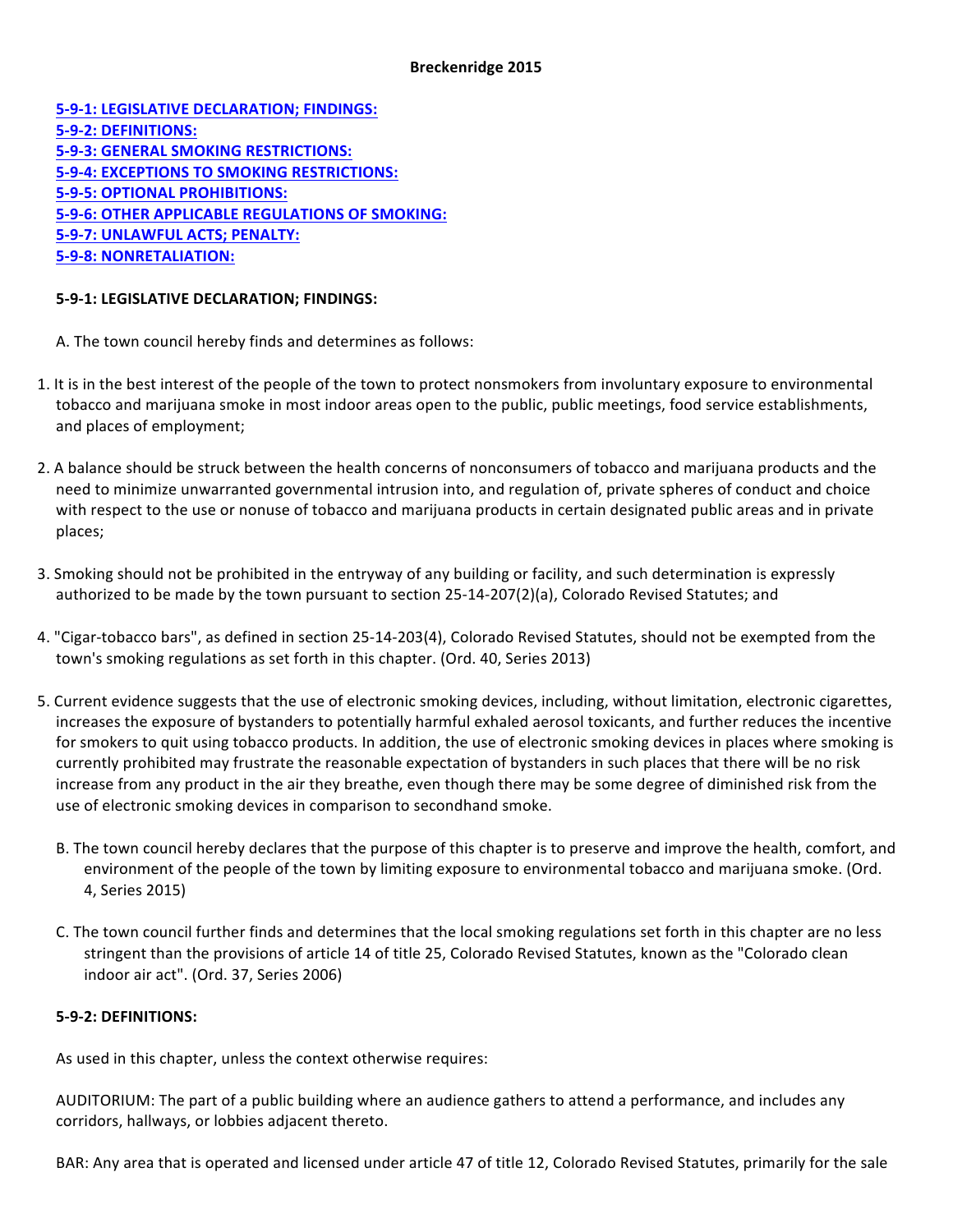and service of alcohol beverages for on premises consumption and where the service of food is secondary to the consumption of such beverages. "Bar" includes, without limitation, any outdoor area operated as part of the licensed premises.

ELECTRONIC SMOKING DEVICE: An electric or battery operated device, the use of which resembles conventional smoking, which can be used to deliver a vapor of nicotine, vapor of a solution including nicotine, or aerosol of a solution including nicotine, or any other substance or flavor for inhalation. Electronic smoking device shall include, without limitation, an electronic cigarette, cigar, cigarillo, pipe, hookah, or any similar device. The term "electronic smoking device" does not include any device specifically approved by the United States food and drug administration for use as a tobacco use cessation product, when such device is being used solely for such approved purpose.

EMPLOYEE: Any person who:

A. Performs any type of work for benefit of another in consideration of direct or indirect wages or profit; or

B. Provides uncompensated work or services to a business or nonprofit entity.

"Employee" includes every person described above in this definition regardless of whether such person is referred to as an employee, contractor, independent contractor, or volunteer or by any other designation or title.

EMPLOYER: Any person, partnership, association, corporation, or nonprofit entity that employs one or more persons. "Employer" includes, without limitation, the legislative, executive, and judicial branches of state government; any county, city and county, city, or town, or instrumentality thereof, or any other political subdivision of the state, special district, authority, commission, or agency; or any other separate corporate instrumentality or unit of state or local government.

ENTRYWAY: The outside of a public doorway leading into a building or facility that is not exempted from this chapter under section 5-9-4 of this chapter. "Entryway" also includes the area of public or private property within a ten foot (10') radius outside of the doorway.

ENVIRONMENTAL TOBACCO AND MARIJUANA SMOKE: The complex mixture formed from the escaping smoke of burning tobacco or marijuana, and smoke exhaled by the smoker. "Environmental tobacco and marijuana smoke" also includes the escaping vapor or aerosol of an electronic smoking device, also known as "side stream smoke", and vapor or aerosol exhaled by the smoker.

FOOD SERVICE ESTABLISHMENT: Any area or portion thereof in which the principal business is the sale of food for on premises consumption. The term includes, without limitation, restaurants, cafeterias, coffee shops, diners, sandwich shops, and short order cafes. "Food service establishment" includes, without limitation, any outdoor area operated as part of the business.

GONDOLA: An aerial tramway carrier primarily used to convey persons and property to and from a "ski area" as defined in section  $6-3B-18$  of this code.

INDOOR AREA: Any enclosed area or portion thereof. The opening of windows or doors, or the temporary removal of wall panels, does not convert an indoor area into an outdoor area.

MARIJUANA: Has the same meaning as in section  $16(2)(f)$  of article XVIII of the Colorado constitution.

PLACE OF EMPLOYMENT: Any indoor area or portion thereof under the control of an employer in which employees of the employer perform services for, or on behalf of, the employer.

PUBLIC BUILDING: Any building owned or operated by: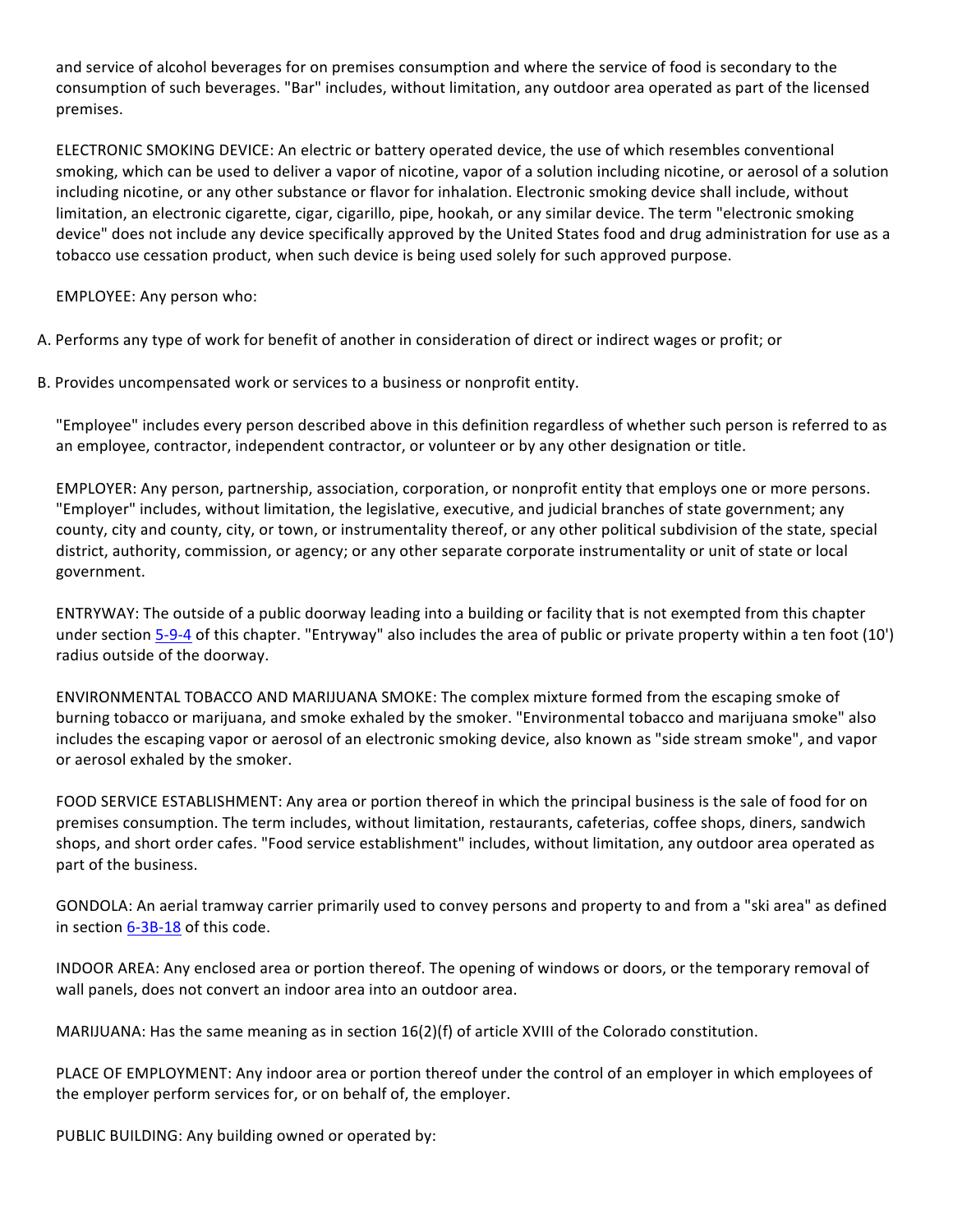- A. The state, including the legislative, executive, and judicial branches of state government;
- B. Any county, city and county, city, or town, or instrumentality thereof, or any other political subdivision of the state, a special district, an authority, a commission, or an agency; or
- C. Any other separate corporate instrumentality or unit of state or local government.

PUBLIC MEETING: Any meeting open to the public pursuant to part 4 of article 6 of title 24, Colorado Revised Statutes, or any other law of the state or the town.

SMOKE FREE WORK AREA: An indoor area in a place of employment where smoking is prohibited under this chapter.

SMOKING: A. The burning of a lighted cigarette, cigar, pipe, or any other matter or substance that contains tobacco or marijuana, or

B. The active use of an electronic smoking device.

TOBACCO: Cigarettes, cigars, cheroots, stogies, and periques; granulated, plug cut, crimp cut, ready rubbed, and other smoking tobacco; snuff and snuff flour; cavendish; plug and twist tobacco; fine cut and other chewing tobacco; shorts, refuse scraps, clippings, cuttings, and sweepings of tobacco; and other kinds and forms of tobacco, prepared in such manner as to be suitable for chewing or for smoking in a cigarette, pipe, or otherwise, or both for chewing and smoking. "Tobacco" also includes cloves and any other plant matter or product that is packaged for smoking, and tobacco prepared, treated, or modified in such a manner that it may be ingested through the use of an electronic smoking device.

TOBACCO BUSINESS: A sole proprietorship, corporation, partnership, or other enterprise engaged primarily in the sale, manufacture, or promotion of tobacco, tobacco products, or smoking devices or accessories, either at wholesale or retail, and in which the sale, manufacture, or promotion of other products is merely incidental.

WORK AREA: An area in a place of employment where one or more employees are routinely assigned and perform services for or on behalf of their employer. (Ord. 37, Series 2006; amd. Ord. 20, Series 2010; Ord. 40, Series 2013; Ord. 4, Series 2015)

### **5-9-3: GENERAL SMOKING RESTRICTIONS:**

- A. Except as provided in section 5-9-4 of this chapter, and in order to reduce the levels of exposure to environmental tobacco and marijuana smoke, smoking shall not be permitted and no person shall smoke in any indoor area, including, but not limited to:
- 1. Public meeting places;
- 2. Elevators;
- 3. Government owned or operated means of mass transportation, including, but not limited to, buses, vans, trains, indoor public transit facilities and waiting areas, and transit shelters;
- 4. Taxicabs and limousines;
- 5. Gondolas;
- 6. Grocery stores;
- 7. Gymnasiums;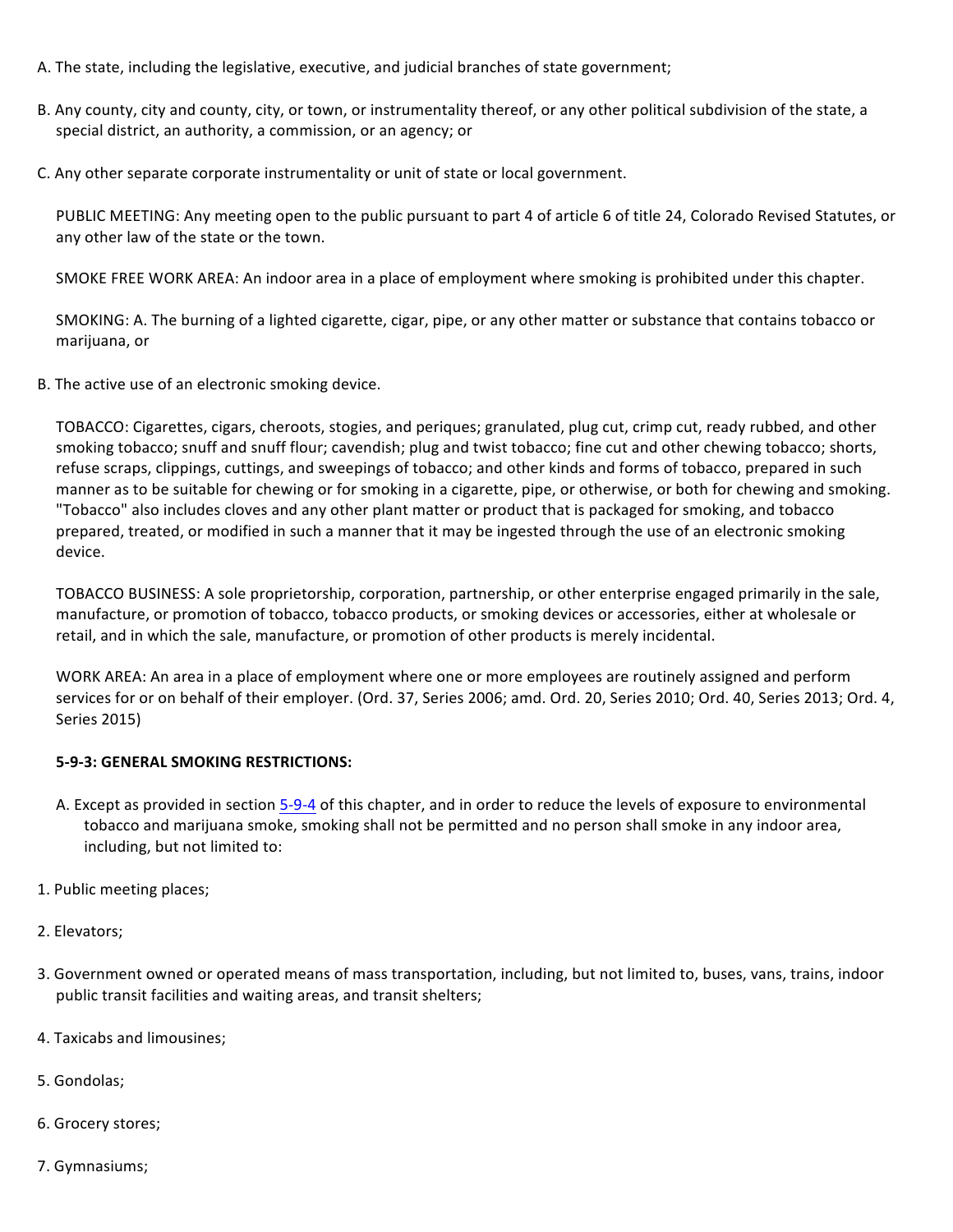- 8. Jury waiting and deliberation rooms;
- 9. Courtrooms;
- 10. Child daycare facilities;
- 11. Healthcare facilities including hospitals, healthcare clinics, doctor's offices, and other healthcare related facilities;
- 12. Retail stores;
- 13. Food service establishments;
- 14. Bars;
- 15. Indoor sports arenas and facilities;
- 16. Restrooms, lobbies, hallways, and other common areas in public and private buildings, condominiums, and other multiple-unit residential facilities;
- 17. Restrooms, lobbies, hallways, and other common areas in hotels and motels, and in at least seventy five percent (75%) of the sleeping quarters within a hotel or motel that are rented to guests;
- 18. Bowling alleys;
- 19. Billiard or pool halls;
- 20. Facilities in which games of chance are conducted;
- 21. The common areas of retirement facilities, publicly owned housing facilities, and nursing homes, not including any resident's private residential quarters;
- 22. Public buildings;
- 23. Auditoria;
- 24. Theaters;
- 25. Museums;
- 26. Libraries;
- 27. To the extent not otherwise provided in section 25-14-103.5, Colorado Revised Statutes, public and nonpublic schools;
- 28. Other educational and vocational institutions;
- 29. Town owned motor vehicles; and
- 30. Any place of employment that is not exempted. In the case of employers who own facilities otherwise exempted from this chapter, each such employer shall provide a smoke free work area for each employee requesting not to have to breathe environmental tobacco and marijuana smoke. Every employee shall have a right to work in an area free of environmental tobacco and marijuana smoke.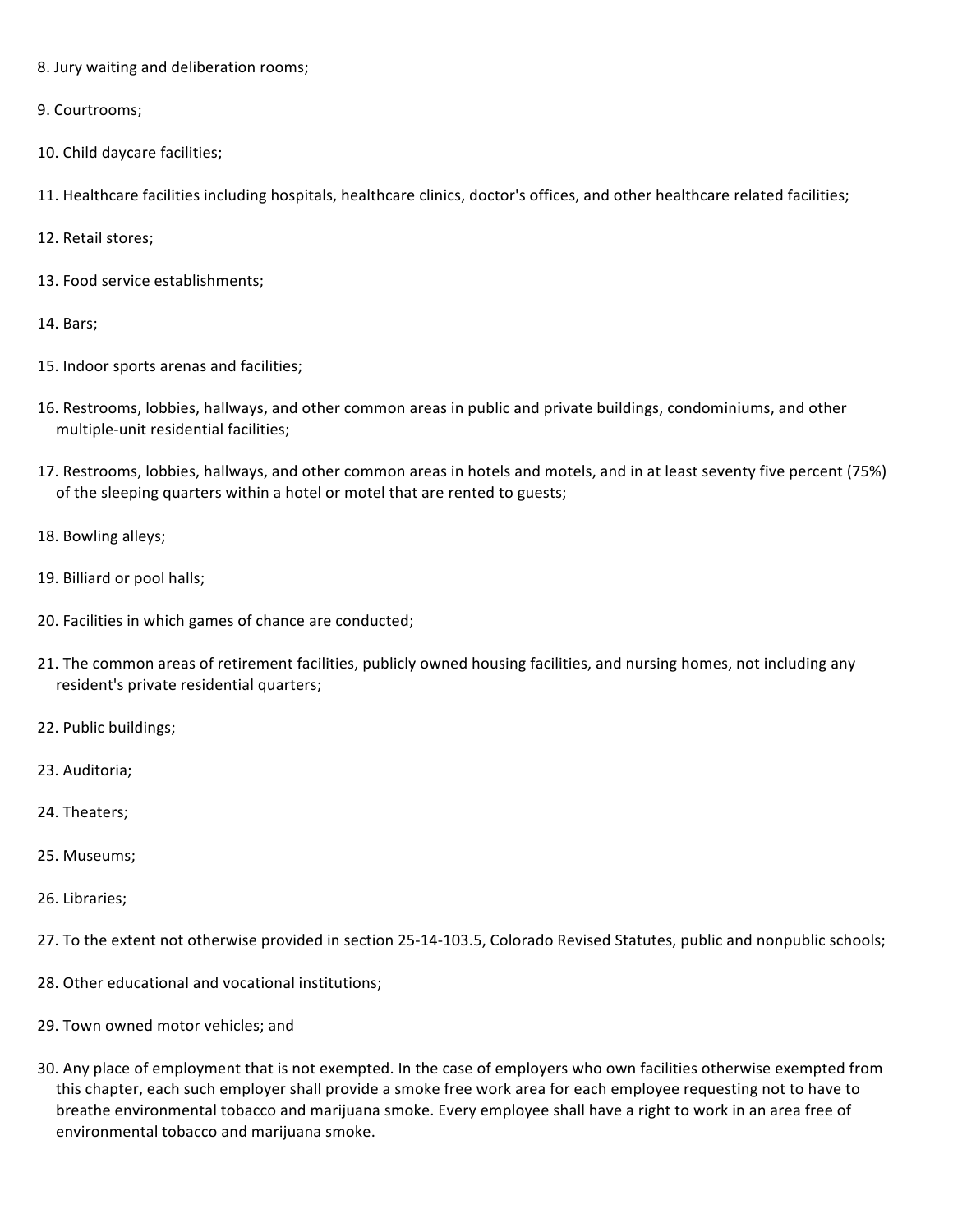- B. In order to reduce the levels of exposure to environmental tobacco and marijuana smoke, smoking shall not be permitted and no person shall smoke in any of the following outdoor areas:
- 1. The entryways of all buildings and facilities listed in subsection A of this section.
- 2. Town owned parks and open space areas;
- 3. Town owned outdoor sporting and athletic fields and facilities;
- 4. The town of Breckenridge public golf course grounds and buildings, excluding the course of play;
- 5. The paved recreational pathway running generally northerly and southerly within the town commonly known as the "bike path"; and
- 6. Within a ten foot (10') radius of a public transit facility waiting area. (Ord. 4, Series 2015)

## **5-9-4: EXCEPTIONS TO SMOKING RESTRICTIONS:**

Except as otherwise expressly provided in this code, this chapter shall not apply to: (Ord. 40, Series 2013)

- A. Private homes, private residences, and private automobiles; except that this chapter shall apply if any such home, residence, or vehicle is being used for childcare or daycare or if a private vehicle is being used for the public transportation of children or as part of healthcare or daycare transportation;
- B. Limousines under private hire;
- C. A hotel or motel room rented to one or more guests if the total percentage of such hotel or motel rooms in such hotel or motel does not exceed twenty five percent (25%); (Ord. 37, Series 2006)
- D. The indoor area of any retail tobacco business; (Ord. 4, Series 2015)
- E. (Rep. by Ord. 4, Series 2015)
- F. The outdoor area of any business, except as provided in subsection 5-9-3B of this chapter; (Ord. 4, Series 2015)
- G. A place of employment that is not open to the public and that is under the control of an employer that employs three (3) or fewer employees; provided, however, that this exemption does not apply to the smoking of marijuana; (Ord. 40, Series 2013)
- H. A private, nonresidential building on a farm or ranch, as defined in section 39-1-102, Colorado Revised Statutes, that has annual gross income of less than five hundred thousand dollars (\$500,000.00); or (Ord. 37, Series 2006)
- I. The open and public consumption of marijuana in an outdoor area as described in title 6, chapter 3, article I of this code. (Ord. 40, Series 2013)

# **5-9-5: OPTIONAL PROHIBITIONS:**

A. The owner or manager of any place not specifically listed in section 5-9-3 of this chapter, including a place otherwise exempted under section 5-9-4 of this chapter, may post signs prohibiting smoking or providing smoking and